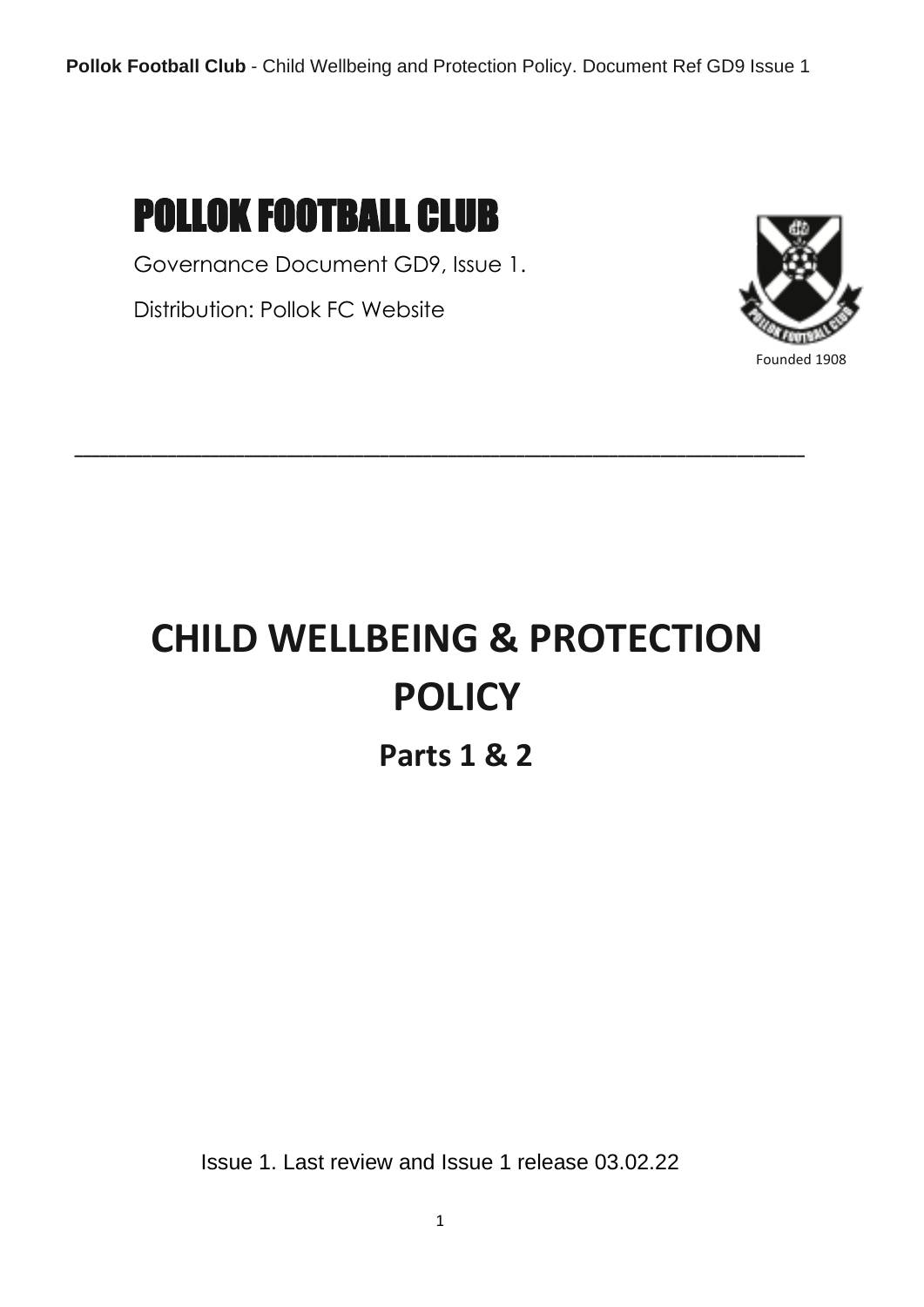### **CONTENTS**

| 1. | <b>INTRODUCTION</b>                                    | - Page 3  |
|----|--------------------------------------------------------|-----------|
|    | 1.1 Overarching aims                                   | - Page 3  |
|    | <b>1.2 Definitions</b>                                 | - Page 3  |
|    | 1.3 Children's Wellbeing in Scotland                   | - Page 5  |
|    | 1.4 Risks to Children's Wellbeing in Scottish Football | - Page 6  |
|    | 1.5 Everyone's Responsibility                          | - Page 9  |
|    | 1.6 Review                                             | - Page 10 |
| 2. | <b>POLICY STATEMENT</b>                                | - Page 11 |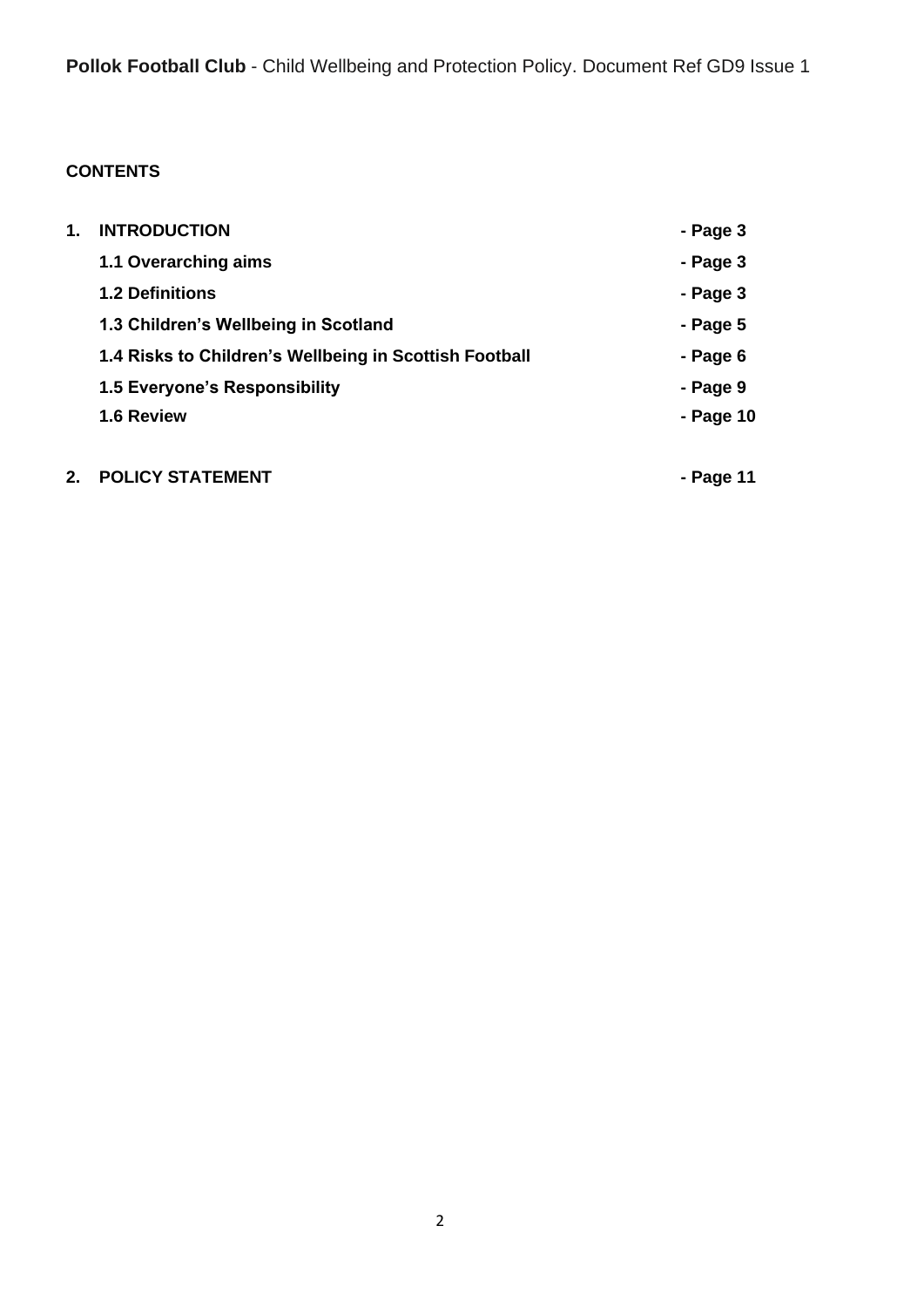#### **1. INTRODUCTION**

#### **1.1 Overarching Aim**

#### **Our Vision**

Children flourish because we put their safety, wellbeing, rights and enjoyment at the heart of every level of Scottish football.

#### **Our Mission**

Children are the priority. We lead with confidence taking responsibility to create a culture of safety and wellbeing. We empower children through active promotion of their rights.

#### **1.2 Definitions**

#### *Definition of the Child Wellbeing and Protection Policy*

The Club's Child Wellbeing and Protection Policy includes:

- Introduction Overarching Aim, Definitions, Children's Wellbeing in Scotland, Risks to Children's Wellbeing in Scottish Football, Everyone's Responsibility and Review
- Policy Statement
- Set the Standards Behaviours, Expectations and Requirements
- Procedures Appointment and Selection, Responding to Concerns and Case Review
- All associated Practice Notes

Herein all the documents listed above will be referred to as the 'Child Wellbeing and Protection Policy' or 'this policy'.

#### *Definition of Child*

Article 1 of the United Nations Convention on the Rights of the Child states that everyone under 18 has the rights set out in the Convention. Within the Children and Young People (Scotland) Act 2014, a child is defined as anyone who has not reached the age of 18.<sup>1</sup>

<sup>1</sup> Children and Young People (Scotland) Act 2014 section 97(1)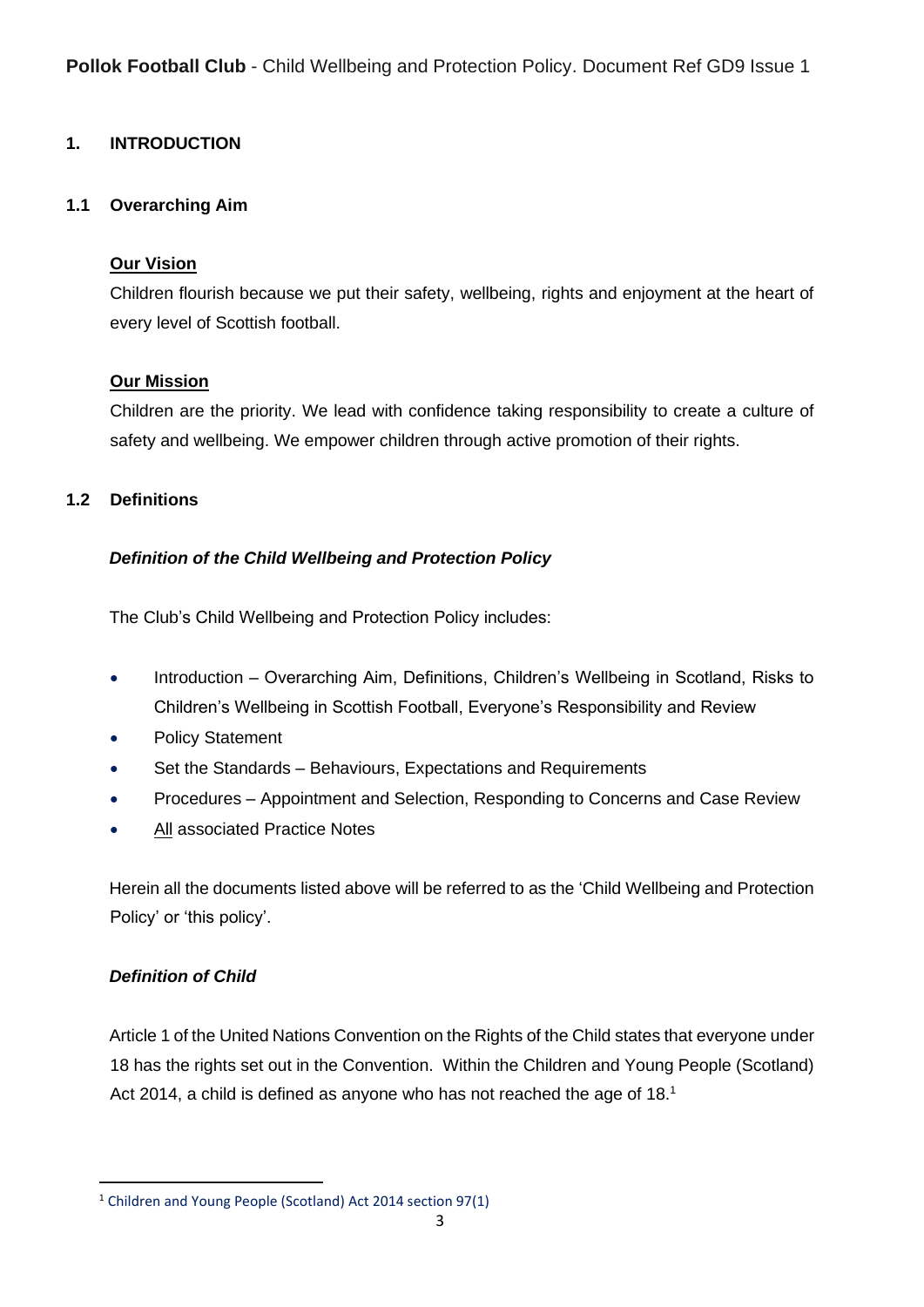For the purpose of this policy "children", "child", "young person" and "young people" refer to any persons under the age of 18.

The Child Wellbeing and Protection Policy applies to all children and young people regardless of age, gender, sexual orientation, disability, race, religion, nationality, socio-economic status or family circumstance.

#### *Definition of Adult*

For the purpose of this policy an "adult" is any individual aged 18 and over or any individual under the age of 18 years old but who is in a 'position of trust'.

#### *Definition of Child Abuse*

Child abuse is the act or omission that harms a child or young person.

An individual may abuse a child or young person directly, or may indirectly be responsible for abuse because they fail to prevent another person from harming that child or young person, or their inaction leads to harm or the risk of harm. Abuse can be physical, emotional, sexual or by neglect. Abuse can take place in person or online. Although typically thought of as when an adult is mistreating a child or young person, children and young people can also be perpetrators of abuse against other children or young people.

#### *Definition of Safeguarding*

Safeguarding is taking action to ensure that *all* children and young people are safe from harm when involved in football. It means proactively doing everything possible to minimise risk and prevent abuse of children and young people.

#### *Definition of Child Protection*

Child protection refers to the actions in response to a *specific* concern for a child or young person who is at risk or suffering from abuse. Child protection is an essential part of safeguarding if there is a concern that a child or young person is being abused or their safety is compromised.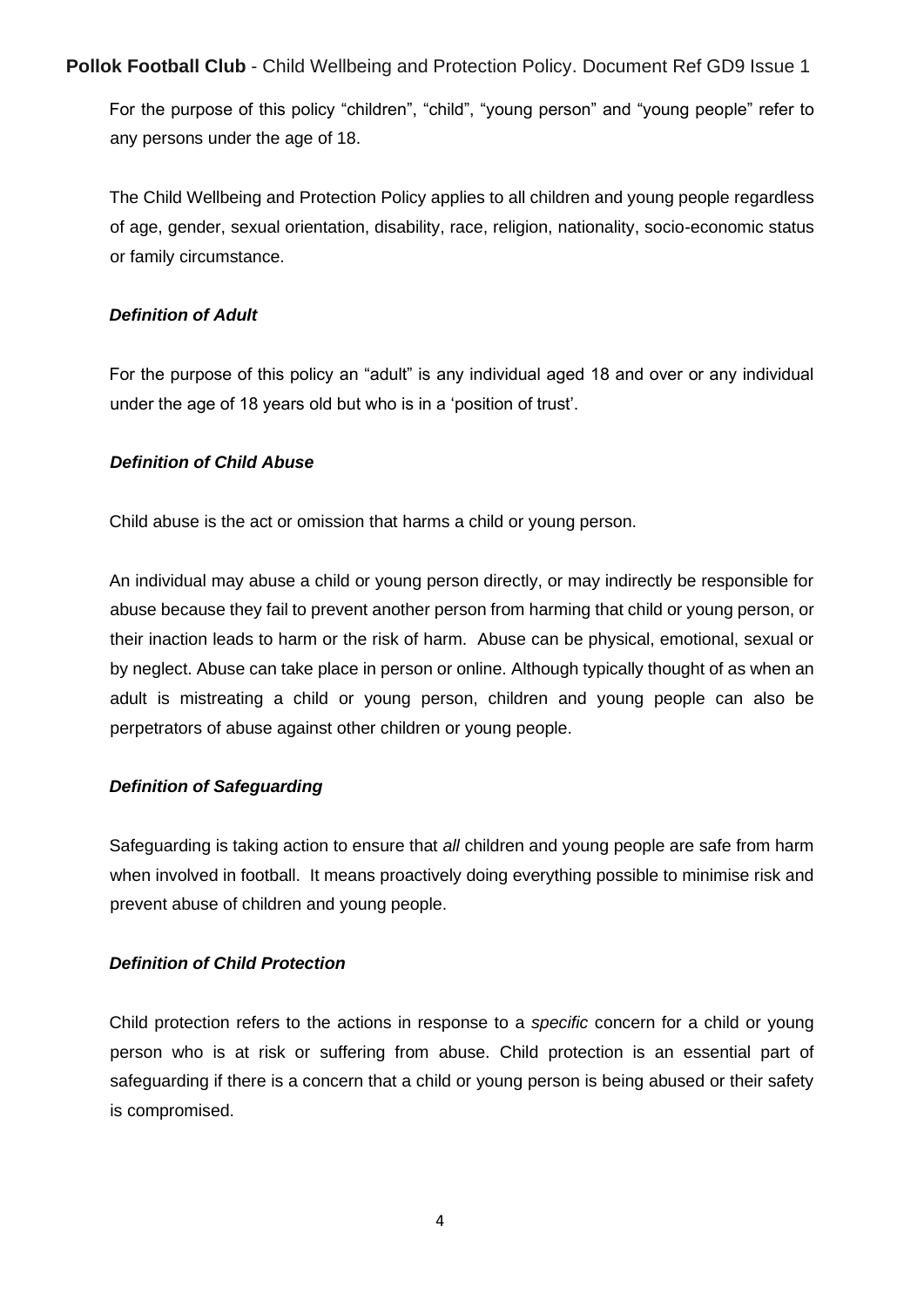#### **1.3 Children's Wellbeing in Scotland**

#### *Getting It Right for Every Child*

The Scottish Government's Getting It Right for Every Child (GIRFEC) is based on children's rights, and its principles reflect the United Nations Convention on the Rights of the Child (UNCRC). The GIRFEC approach is child focused, based on an understanding of the wellbeing of a child or young person in their current situation, and based on tackling needs early in a collective way. As part of the Children and Young People (Scotland) Act 2014, the concept of wellbeing and the GIRFEC approach is now enshrined in law in Scotland.

The GIRFEC approach supports children and young people so that they can grow up feeling loved, safe and respected, and can realise *their* full potential. Children and young people should be; Safe, Healthy, Achieving, Nurtured, Active, Respected, Responsible, Included. These are the eight wellbeing factors and are commonly known as SHANARRI Indicators.



A child or young person's wellbeing is influenced, both positively and negatively, by everything around them and the different experiences and needs they have at different times in their lives. There is no set level of wellbeing that a child or young person should achieve, but each child should be helped to reach *their* full potential as an individual. The wellbeing indicators make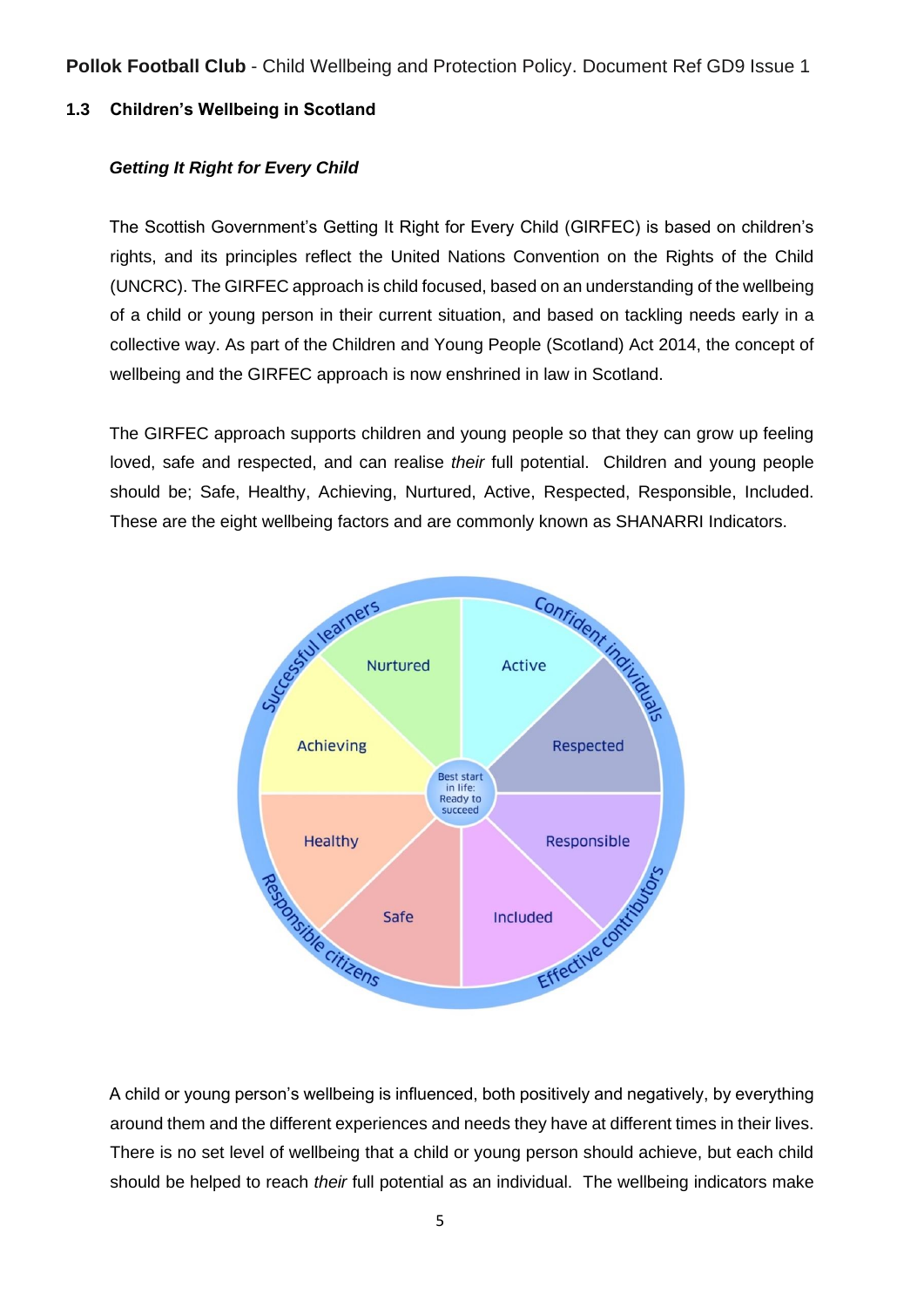it easier for everyone to be consistent in how they consider the quality of a child or young person's life at a particular point in time.

By having a universal language and understanding for everyone who works with children and young people, collectively we can contribute to promoting, supporting and safeguarding a child's wellbeing whether they are in an educational, health, community or sport setting. It is essential that in Scottish football the wellbeing indicators are understood and if worried that something is impacting a child or young person's wellbeing, staff and volunteers know how to respond and with whom to share that information.

#### *Wellbeing Concern*

A wellbeing concern is if a child's wellbeing (measured using the 8 SHANARRI indicators) is, or is at risk of being, adversely affected.

A range of experiences can have a negative impact on children and young people. These can range from harmful or abusive behaviour to a family bereavement or social economic factors, such as poverty. The nature of a wellbeing concern will influence how to support the child or young person.

Behaviour which is abusive or neglectful and is, or is likely to cause harm, will often be referred to as a 'child protection concern'. Regardless of whether a concern is a wellbeing or child protection concern, it must be responded to in line with the Responding to Concerns Procedure.

#### *1.4 Risks to Children's Wellbeing in Scottish Football*

The protection and wellbeing of all children and young people involved in Scottish football must be a priority for everyone working, volunteering or participating in the game, including spectators. For children and young people involved in football there may be risks associated with their involvement whether it be injury, the despair of their team losing, or exposure to poor practice or abusive behaviour. It is essential that those working or volunteering with children and young people are alert to the associated risks and take steps to prevent, minimise or respond to the risks.

In addition to recognising risks to all children and young people, it is important to understand that some children and young people may be more vulnerable to particular risks associated with taking part in football.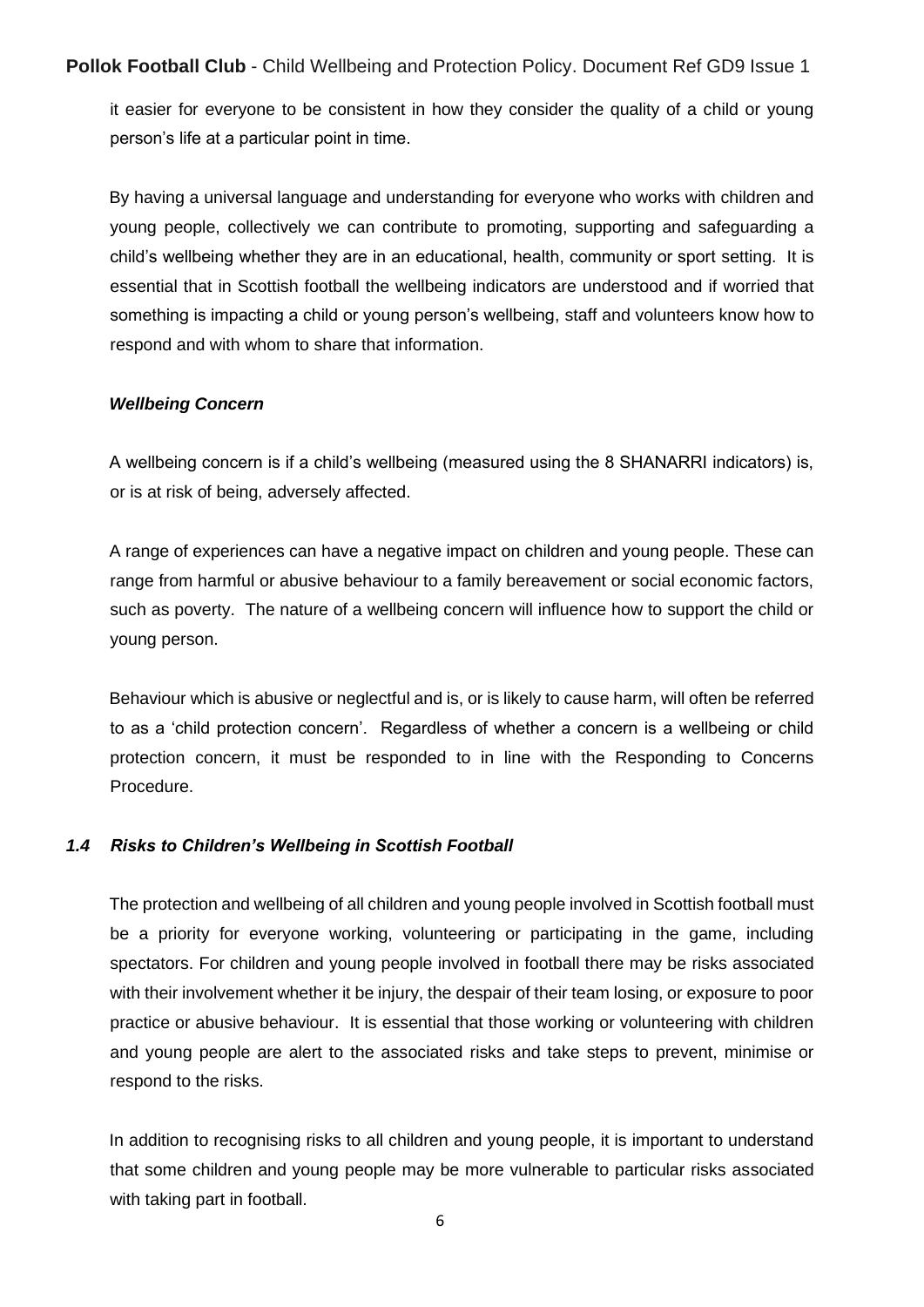#### *Increased vulnerability*

The Club is committed to ensuring the safety of all children and young people in football across all levels of the game. Children and young people who have additional care needs or who come from a minority ethnic group may face a range of additional challenges. Club staff and volunteers will be encouraged and supported to challenge, and address any behaviour or attitudes which compromise a child or young person's wellbeing, or acts as a deterrent to the participation of some children and young people.

#### *Children and young people who are deaf and disabled*

In line with Article 23 of the United Nations Convention on the Rights of the Child (UNCRC), a child with a disability *"should enjoy a full and decent life, in conditions which ensure dignity, promote self-reliance and facilitate the child's active participation in the community".* 

Children and young people who have a disability have the same needs as other children and young people, but may also have additional needs associated with their disability. For example, additional steps may be needed to promote their wellbeing or they may be at an increased risk of abuse due to their vulnerability. Research has shown that children with a mental or physical disability are *more likely* to be abused than non-disabled children.<sup>2</sup>

Children and young people who are deaf, disabled or have a learning disability can be additionally vulnerable because they may:

- Depend on a number of people for care and handling, some of which can be intimate care
- Depend on the abuser for their involvement in sport
- Fear disclosing abuse
- The signs of abuse can be misinterpreted as a symptom of the disability
- Have a reduced capacity to resist either verbally or physically
- Have significant communication differences this may include very limited verbal communication, the use of sign language or other forms of non-verbal communication
- Lack a wide network of friends who support and protect them

<sup>2</sup> *Source: Jones, L et al Prevalence and risk of violence against children with disabilities: a systematic review and meta-analysis of observational studies (NSPCC) (2012)*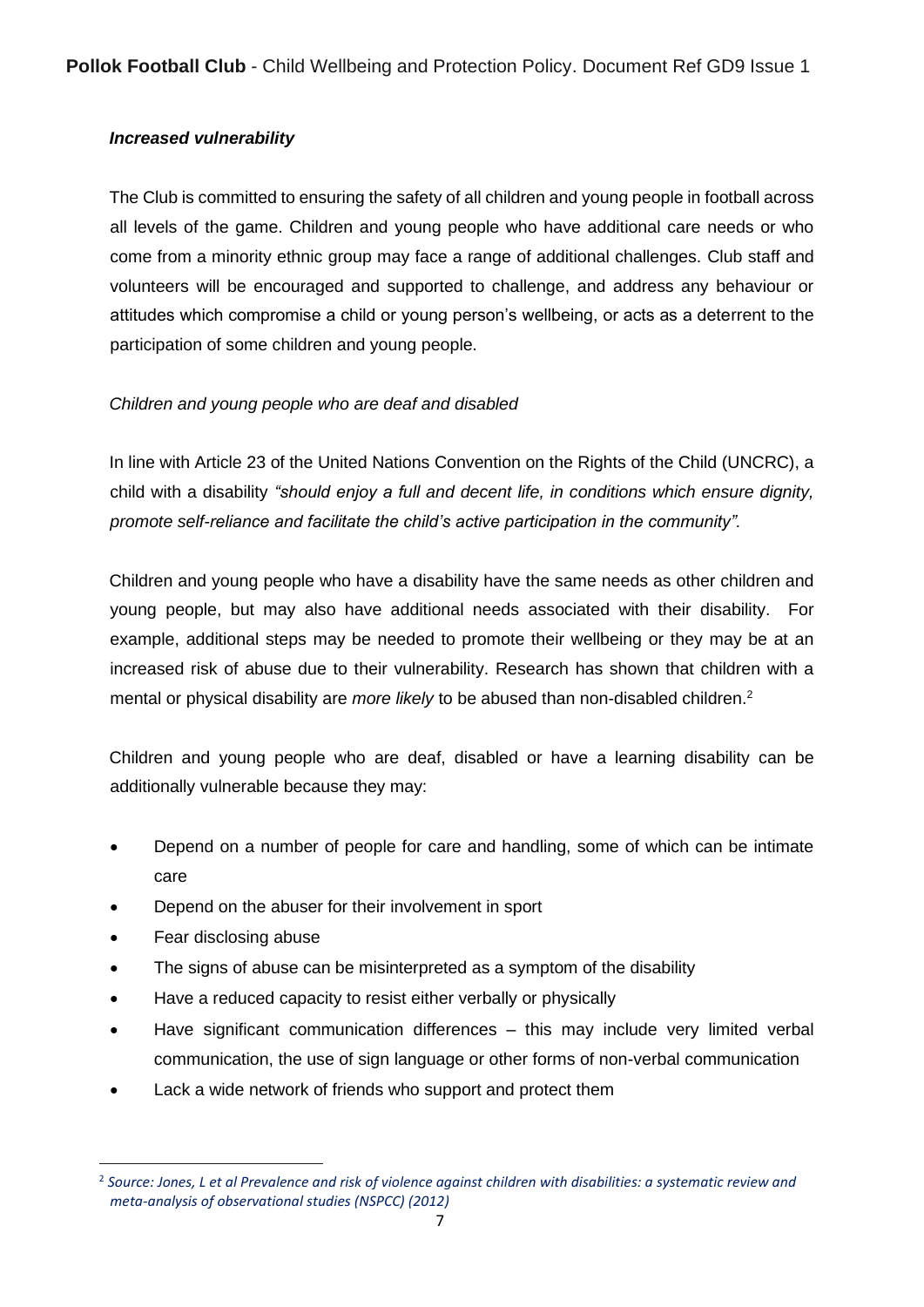- Lack access to peers to discover what is acceptable behaviour or to understand the inappropriateness of actions
- Not be believed due to negative attitudes towards children and young people with disabilities or possible failure to recognise the impact of abuse on children and young people with disabilities

#### *Children and young people from Black, Asian and Minority Ethnic communities*

The UNCRC sets out the general principle of non-discrimination and that children should be protected from all forms of discrimination. It also states that children have the right to learn and use the language, customs and religion of their family, whether or not these are shared by the majority of people in the country where they live<sup>3</sup>. Unfortunately within wider society, and football, discriminatory behaviour still exists therefore children and young people from black and ethnic communities are additionally vulnerable because they may:

- Experience racism and racist attitudes
- Experience people in authority ignoring or not responding to racist abuse or comments
- Experience no action being taken by others for fear of upsetting cultural norms
- Be afraid of further abuse if they challenge others
- Want to fit in and not make a fuss
- Be using or learning English as a second language

#### *Children in elite football*

For many children and young people it is their dream to play football professionally. When they have the talent, skill and dedication to realise this dream they will pursue it. Unfortunately this can lead to a number of increased risks for children and young people involved in football at an elite level. For example, rivalry among their peers, inappropriate or detrimental relationships with their peers, pressure from their family, friends and the wider public, or, in some cases, exploitation by a trusted adult who can, or who they perceive can, help them 'achieve' this dream.

Research by Celia H. Brackenridge in 2010<sup>4</sup> highlighted the following about the risk to children and young people at an elite level:

<sup>3</sup> *Article 30 of the United Nations Convention on the Rights of the Child*

<sup>4</sup> *Brackenridge, C.H (2010) 'Myths and evidence – learning from our journey', keynote address to the conference 'How Safe is Your Sport' held at the Excel Sports Centre, Coventry on 25 Feb, hosted by the Coventry Sports Foundation and the NSPCC Child Protection in Sport Unit - <http://bura.brunel.ac.uk/handle/2438/4177>*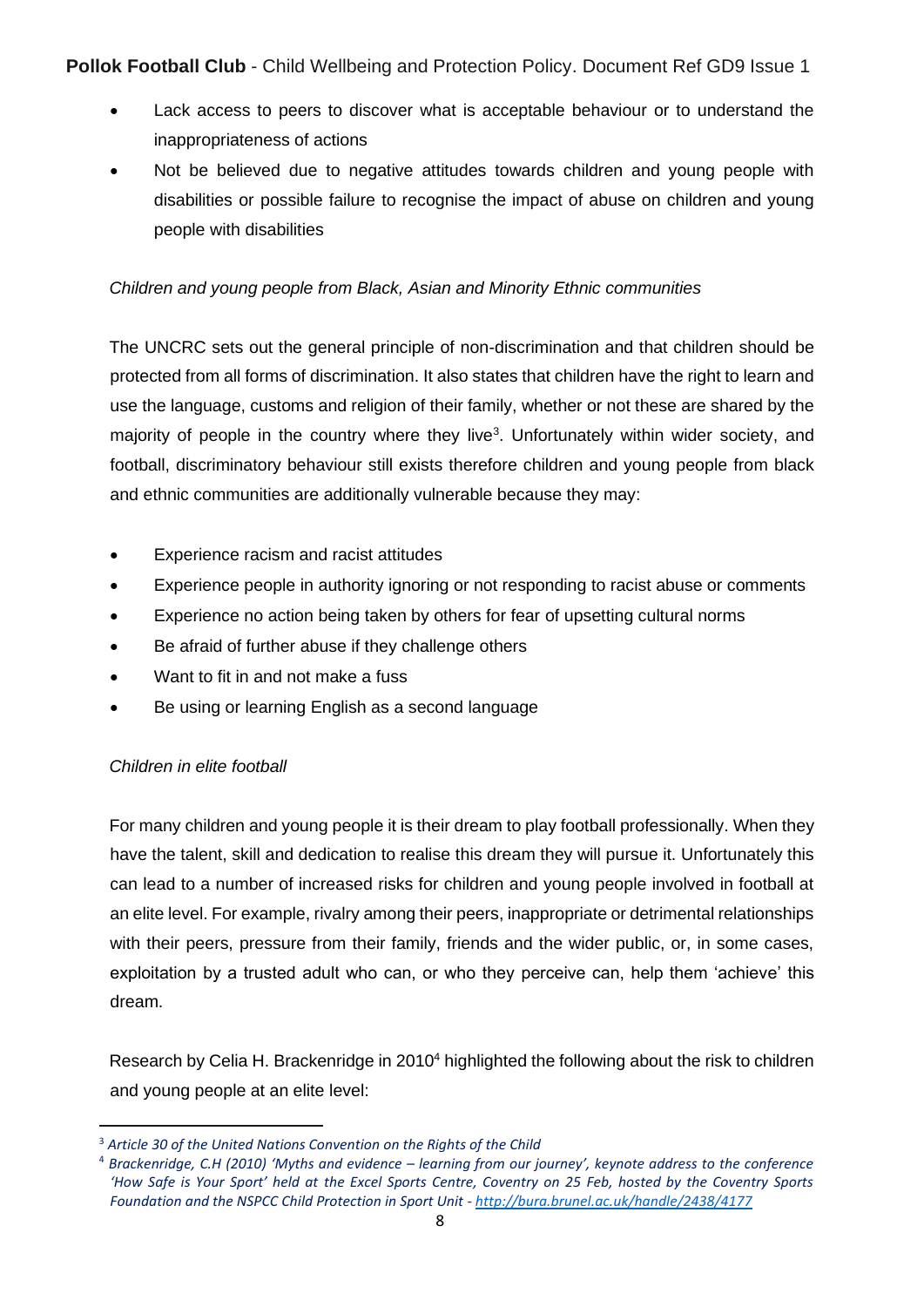- The greatest risk of emotional and sexual abuse occurs among the highest ranked athletes
- Poor practice, emotional abuse and bullying are probably more prevalent in sport than sexual abuse
- Athletes perpetrate more sexual harassment on their peers than coaches
- Athlete-athlete bullying is widespread
- Coach perpetrators are often very highly qualified and very highly respected which acts as a mask for their poor practice and abuse

#### **1.5 Everyone's Responsibility**

The responsibility to safeguard, promote, support and protect a child or young person's wellbeing does not rest on one person. **We are** *all* **responsible**.

Football can contribute in many different ways to a child or young person's positive wellbeing including health benefits of being active, the achievements they can make in gaining new skills and their experiences of being included and respected as part of a team. Supporting and promoting a child or young person's wellbeing always includes forming positive relationships, understanding their circumstances and responding appropriately to any concerns about their wellbeing. To ensure we can respond when a child or young person needs help or support, we must firstly understand their rights and the meaning of wellbeing. Secondly, we must recognise and acknowledge the risks that exist for children and young people in football and put in place a range of safeguards that minimise these risks. Leadership is essential to ensure that these safeguards are managed and promoted, and this will be done by staff and volunteers within particular roles at the Club who receive specific training for their level of responsibility. However, *everyone* must understand the risks associated for children and young people, and the appropriate processes which are in place should a child or young person's wellbeing be at risk or they are in need for protection.

Everyone has the responsibility to recognise the concern, to ensure the child or young person is safe if they are at risk of *immediate* harm, and to report the concern to the Child Wellbeing and Protection Officer. Thereafter the Child Wellbeing and Protection Officer will respond appropriately in line with the Responding to Concerns Procedure.

The Child Wellbeing and Protection Policy combined with relevant training, mentoring and support will give us the confidence and support needed to fulfil our role and responsibility to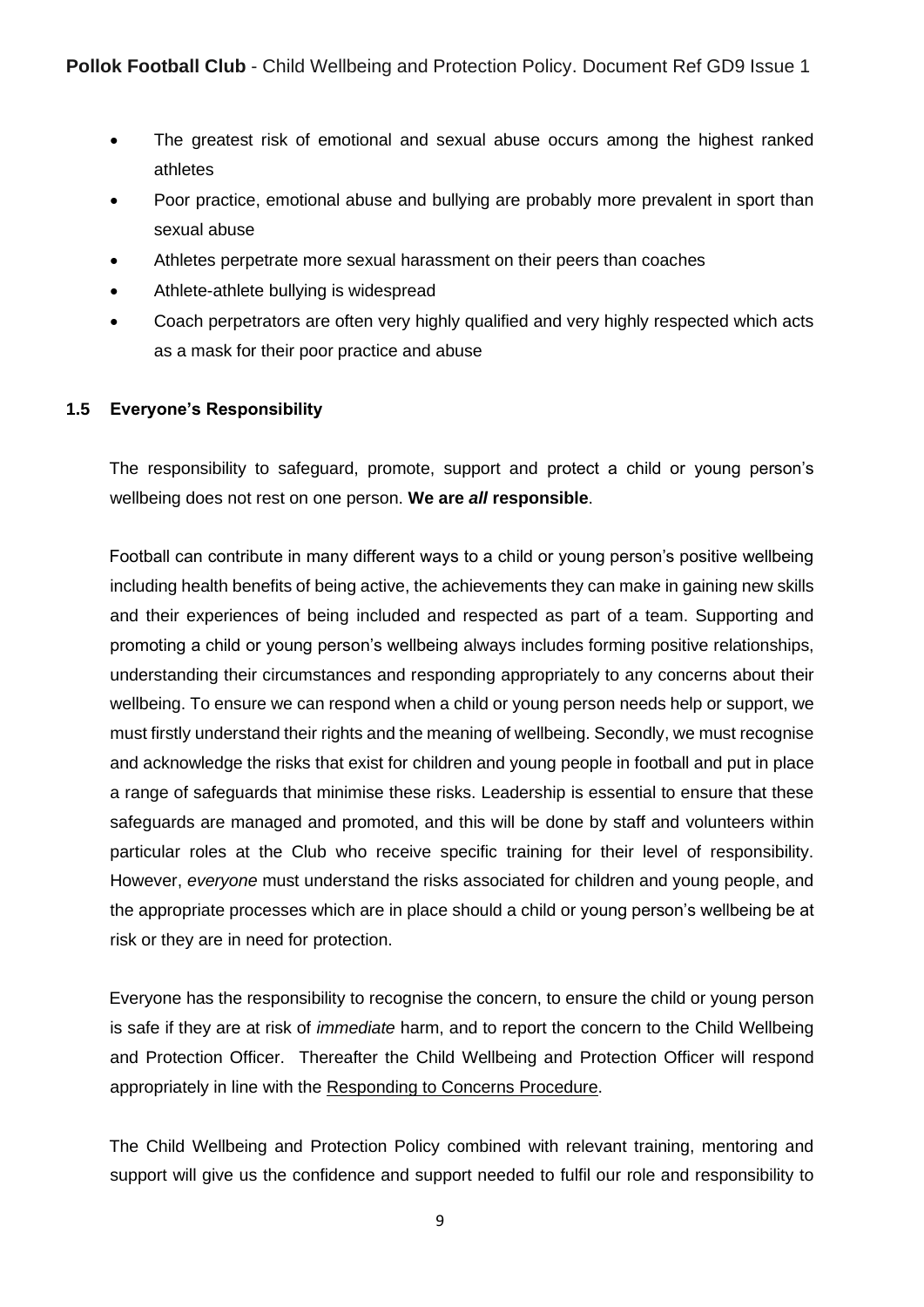keep children and young people safe in football. In addition to this, advice can be sought at any point from the Child Wellbeing and Protection Officer.

**No matter your role or involvement in Scottish football,** *you* **have a responsibility to safeguard, promote, support and protect the wellbeing of all children and young people involved in Scottish football.** 

**If you have** *any* **concerns about the wellbeing of a child or young person or about the conduct of any adult then you** *must* **report the matter to the Child Wellbeing and Protection Officer John Alexander, on 07854 536874 or at johnmalexander2@gmail.com**

**Full information on how to record and report a concern can be found in the Responding to Concerns Procedure.**

#### **1.6 Review**

The Child Wellbeing and Protection Policy will be regularly reviewed and will include children and young people's participation and feedback on the content and actual experience of implementation as part of the review.

This policy will be reviewed:

- In accordance with changes in legislation and guidance on children's wellbeing, protection or rights
- Following the review of an issue or concern raised about the wellbeing or protection of children within the club, when the case review suggests that this policy should be reviewed
- In all other circumstances, at least every three years.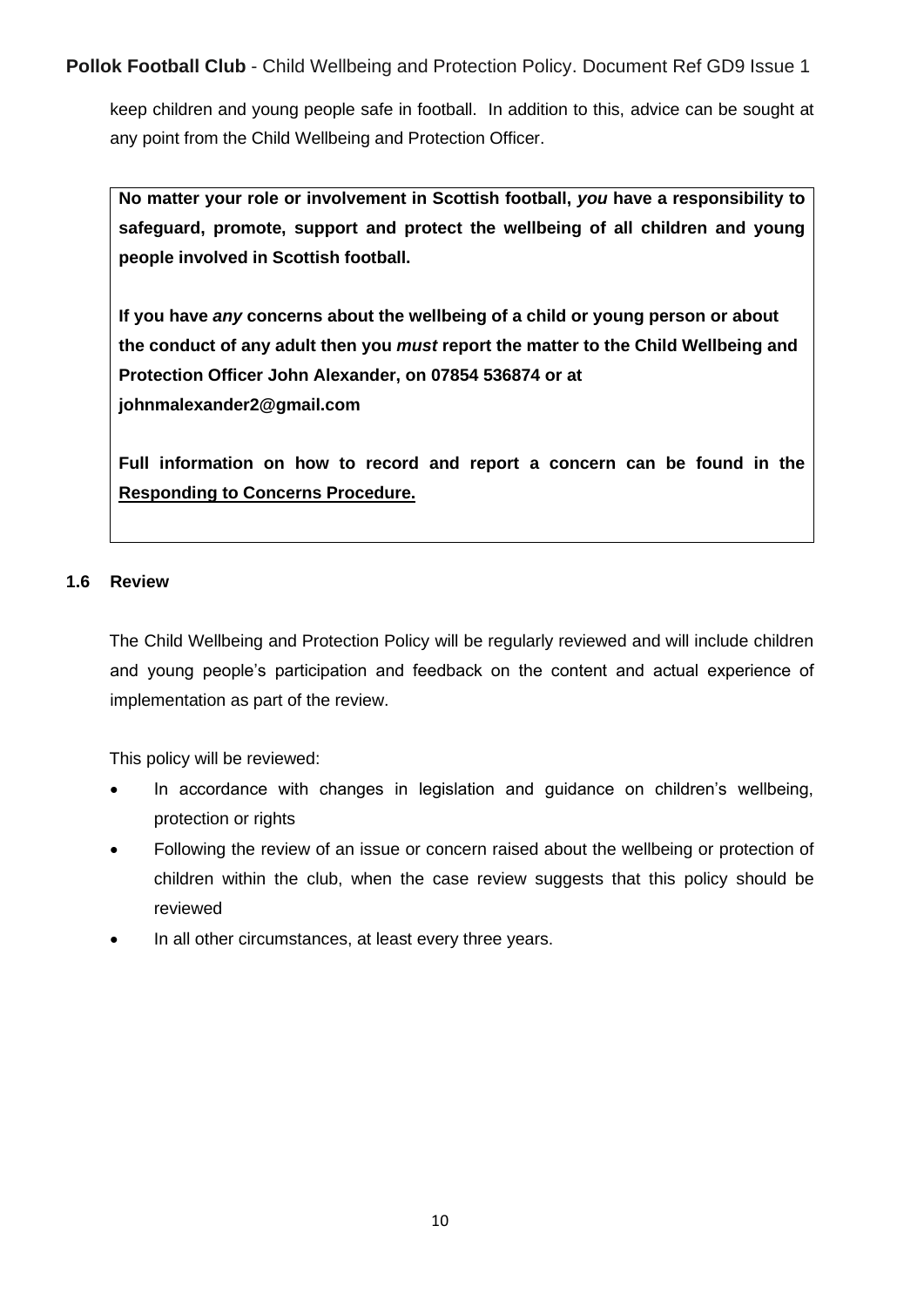#### **2. POLICY STATEMENT**

**Pollok Football Club** is committed to ensuring that every child who takes part in football, in any capacity, is able to participate in an enjoyable and safe environment, which promotes inclusion and protects them from harm, poor practice, exploitation, bullying or abuse. The Club values a rights-based approach within our sport, and our child wellbeing and protection policy is based on the fundamental rights of children as set out in the United Nations Convention on the Rights of the Child (UNCRC).

#### **The Child Wellbeing and Protection Policy is based on the following principles**:

- 1. We will act in the best interests of children and young people
- 2. The protection and wellbeing of all children in our care is everyone's responsibility
- 3. A child or young person's rights, wishes and feelings should be respected and promoted. For example:
	- A child or young person, whatever their age, culture, disability, gender, language, racial origin, socio-economic status, religious belief and/or sexual identity has the right to protection from all forms of harm, abuse and exploitation
	- We see the child or young person before the player, coach, volunteer, spectator or referee
	- Children and young people have the right to express views on matters that affect them, should they wish to do so, and to have those views taken into account
	- Children and young people have the right to relax, play, and join in a wide range of sporting activities
- 4. The best way to promote the wellbeing, health and development of a child or young person is to work in partnership with each other, the child or young person, their parents/carers and other relevant organisations

All staff and volunteers, when working or volunteering with children and young people involved in Club activities, will be:

#### **INCLUSIVE**

Football is for everyone, irrespective of background. We celebrate what makes us unique and embrace our differences. We create a culture where rights are respected and everyone is treated fairly, with dignity and respect